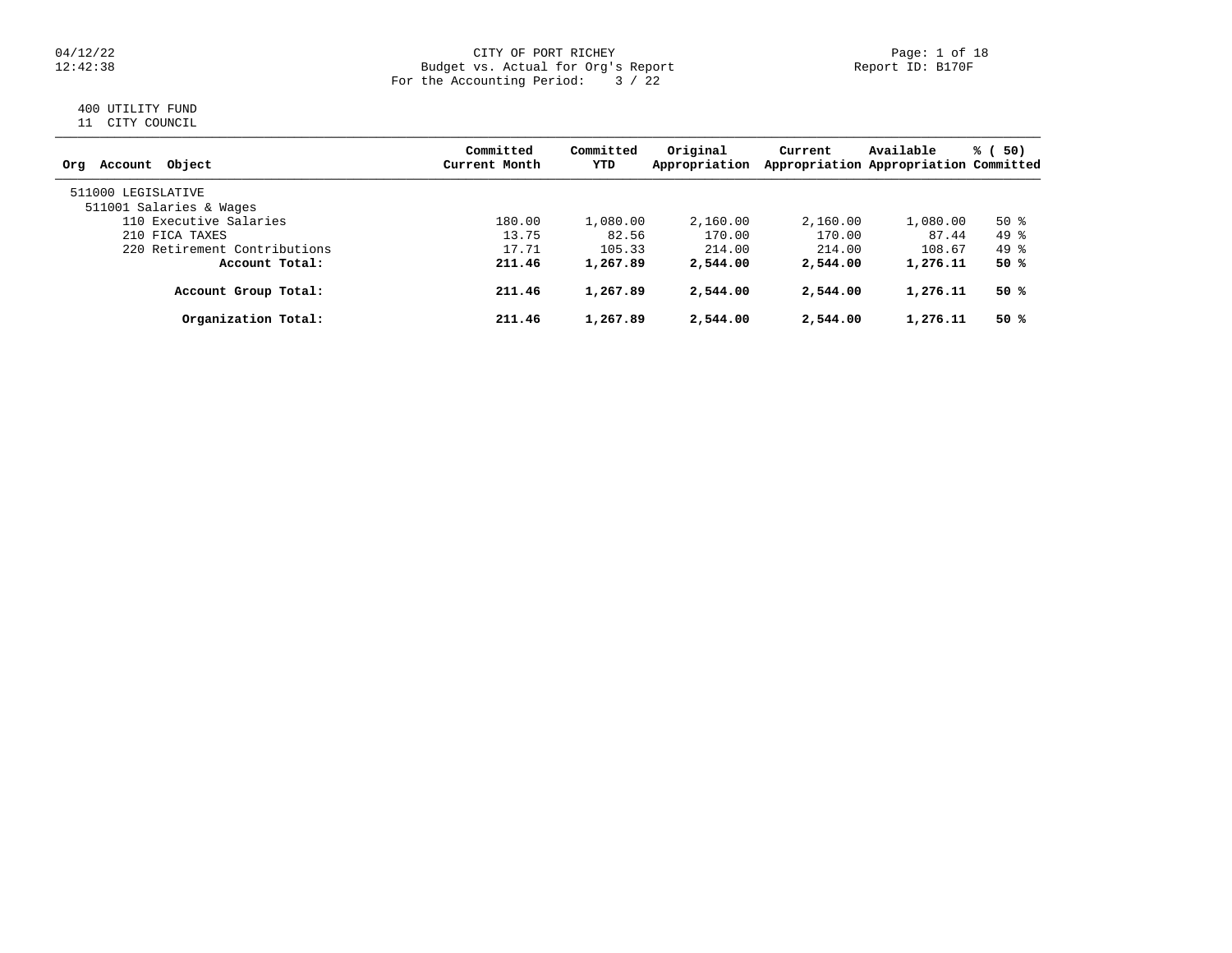### 04/12/22 CITY OF PORT RICHEY Page: 2 of 18 12:42:38 Budget vs. Actual for Org's Report Report ID: B170F For the Accounting Period: 3 / 22

# 400 UTILITY FUND

12 ADMINISTRATIVE

| Object<br>Account<br>Orq             | Committed<br>Current Month | Committed<br>YTD | Original<br>Appropriation | Current    | Available<br>Appropriation Appropriation Committed | % (50)   |
|--------------------------------------|----------------------------|------------------|---------------------------|------------|----------------------------------------------------|----------|
|                                      |                            |                  |                           |            |                                                    |          |
| 512000 EXECUTIVE                     |                            |                  |                           |            |                                                    |          |
| 512001 Salaries & Wages              |                            |                  |                           |            |                                                    |          |
| 120 Regular Salaries & Wages         | 8,614.84                   | 51,400.32        | 111,100.00                | 111,100.00 | 59,699.68                                          | $46$ %   |
| 140 Overtime                         | 0.00                       | 149.85           | 0.00                      | 0.00       | $-149.85$                                          | $***$ 8  |
| 149 Vehicle Allowance - City Manager | 90.00                      | 450.00           | 1,080.00                  | 1,080.00   | 630.00                                             | $42*$    |
| 210 FICA TAXES                       | 608.85                     | 3,660.95         | 8,600.00                  | 8,600.00   | 4,939.05                                           | $43*$    |
| 220 Retirement Contributions         | 924.59                     | 5,532.48         | 12,200.00                 | 12,200.00  | 6,667.52                                           | 45 %     |
| 230 Health Insurance - Employee      | 1,529.05                   | 9,307.60         | 18,050.00                 | 18,050.00  | 8,742.40                                           | $52$ $%$ |
| Account Total:                       | 11,767.33                  | 70,501.20        | 151,030.00                | 151,030.00 | 80,528.80                                          | 47%      |
| Account Group Total:                 | 11,767.33                  | 70,501.20        | 151,030.00                | 151,030.00 | 80,528.80                                          | 47%      |
| Organization Total:                  | 11,767.33                  | 70,501.20        | 151,030.00                | 151,030.00 | 80,528.80                                          | 47%      |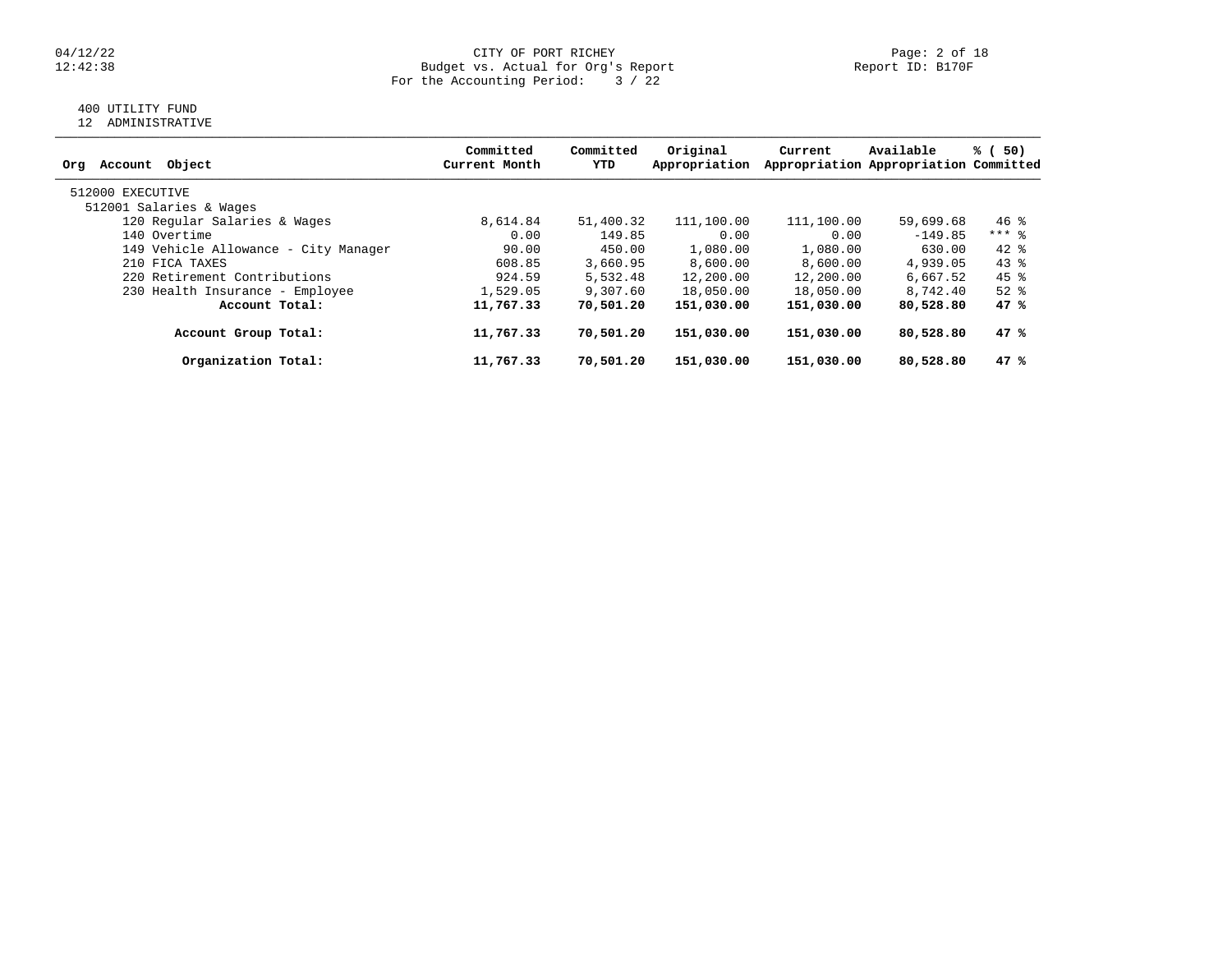### 04/12/22 Page: 3 of 18 12:42:38 Budget vs. Actual for Org's Report Report ID: B170F For the Accounting Period: 3 / 22

# 400 UTILITY FUND

13 FINANCE

| Object<br>Account<br>Orq          | Committed<br>Current Month | Committed<br>YTD | Original<br>Appropriation | Current   | Available<br>Appropriation Appropriation Committed | % (<br>50) |
|-----------------------------------|----------------------------|------------------|---------------------------|-----------|----------------------------------------------------|------------|
| 513000 FINANCIAL & ADMINISTRATIVE |                            |                  |                           |           |                                                    |            |
| 513001 Salary & Wages             |                            |                  |                           |           |                                                    |            |
| 120 Regular Salaries & Wages      | 1,949.10                   | 11,779.35        | 24,820.00                 | 24,820.00 | 13,040.65                                          | $47$ %     |
| 210 FICA TAXES                    | 148.04                     | 889.87           | 1,890.00                  | 1,890.00  | 1,000.13                                           | $47$ %     |
| 220 Retirement Contributions      | 209.42                     | 1,266.48         | 2,690.00                  | 2,690.00  | 1,423.52                                           | $47$ %     |
| 230 Health Insurance - Employee   | 372.89                     | 2,024.18         | 4,640.00                  | 4,640.00  | 2,615.82                                           | 44 %       |
| Account Total:                    | 2,679.45                   | 15,959.88        | 34,040.00                 | 34,040.00 | 18,080.12                                          | 47%        |
| Account Group Total:              | 2,679.45                   | 15,959.88        | 34,040.00                 | 34,040.00 | 18,080.12                                          | 47%        |
| Organization Total:               | 2,679.45                   | 15,959.88        | 34,040.00                 | 34,040.00 | 18,080.12                                          | 47%        |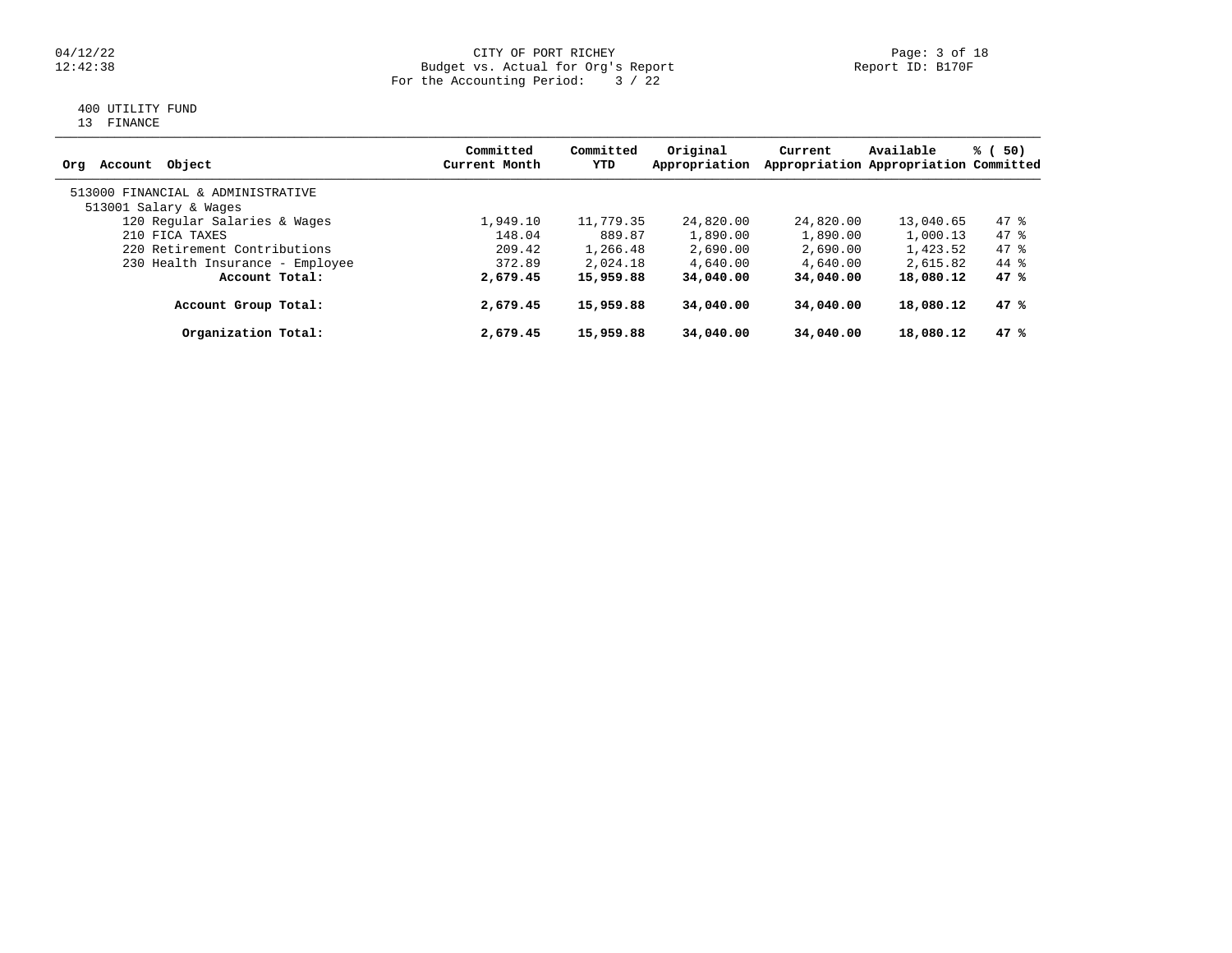### 04/12/22 CITY OF PORT RICHEY Page: 4 of 18 12:42:38 Budget vs. Actual for Org's Report Report ID: B170F For the Accounting Period: 3 / 22

## 400 UTILITY FUND 14 LEGAL

| Object<br>Account<br>Ora                      | Committed<br>Current Month | Committed<br>YTD | Original<br>Appropriation | Current   | Available<br>Appropriation Appropriation Committed | % (<br>50) |
|-----------------------------------------------|----------------------------|------------------|---------------------------|-----------|----------------------------------------------------|------------|
| 514000 LEGAL<br>514300 Operating Expenditures |                            |                  |                           |           |                                                    |            |
| 319 City Attorney                             | 1,404.00                   | 8,683.20         | 20,000.00                 | 20,000.00 | 11,316.80                                          | $43$ $%$   |
| Account Total:                                | 1,404.00                   | 8,683.20         | 20,000.00                 | 20,000.00 | 11,316.80                                          | 43%        |
| Account Group Total:                          | 1,404.00                   | 8,683.20         | 20,000.00                 | 20,000.00 | 11,316.80                                          | 43%        |
| Organization Total:                           | 1,404.00                   | 8,683.20         | 20,000.00                 | 20,000.00 | 11,316.80                                          | 43%        |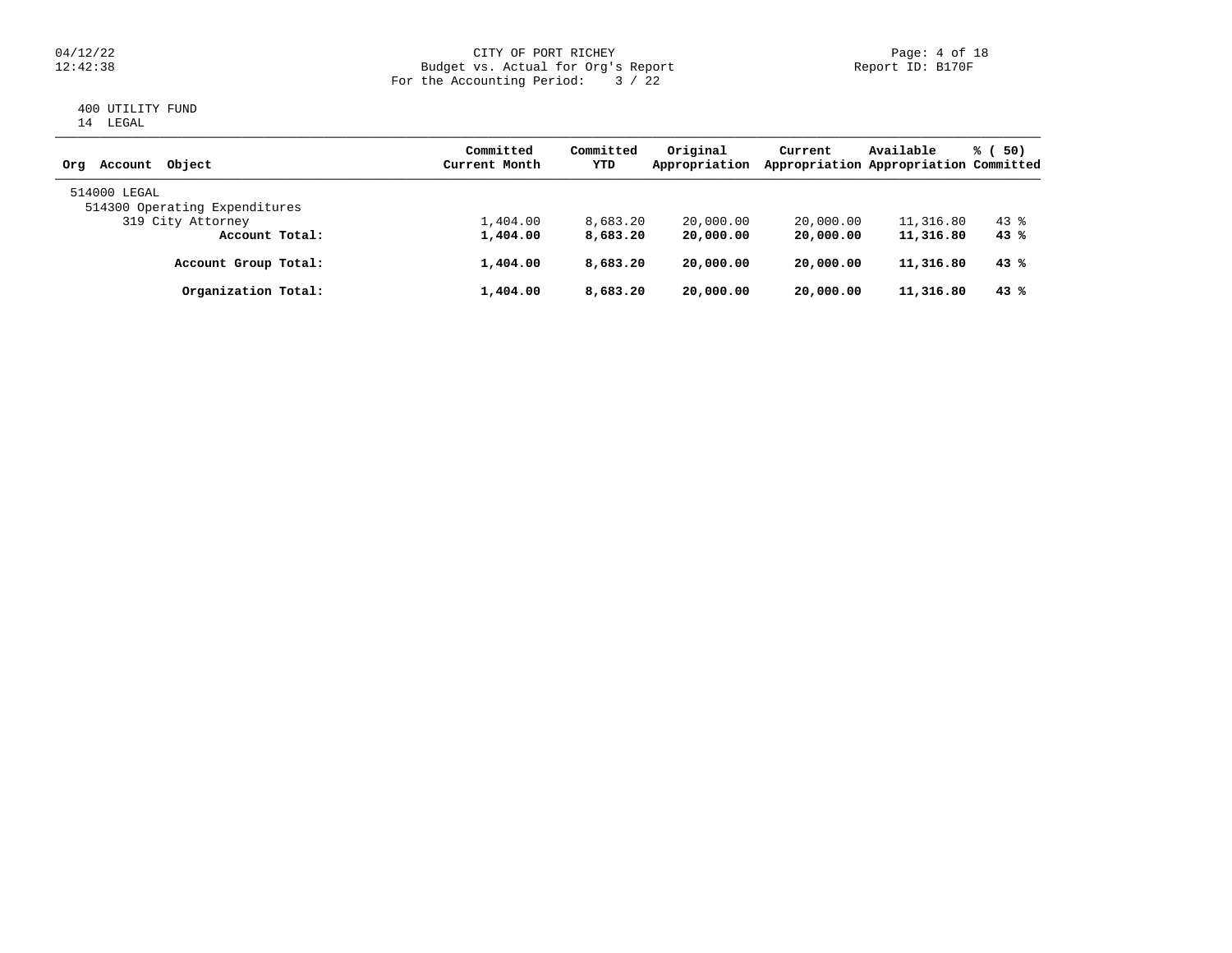### 04/12/22 Page: 5 of 18 12:42:38 Budget vs. Actual for Org's Report Report ID: B170F For the Accounting Period: 3 / 22

# 400 UTILITY FUND

16 INFORMATION TECHNOLOGY

| Object<br>Account<br>Orq       | Committed<br>Current Month | Committed<br>YTD | Original<br>Appropriation | Current  | Available<br>Appropriation Appropriation Committed | - 50)<br>% ( |
|--------------------------------|----------------------------|------------------|---------------------------|----------|----------------------------------------------------|--------------|
| 516000                         |                            |                  |                           |          |                                                    |              |
| 516001 Salary & Wages          |                            |                  |                           |          |                                                    |              |
| 130 Part-time Salaries & Wages | 459.00                     | 3,322.65         | 8,000.00                  | 8,000.00 | 4,677.35                                           | $42*$        |
| 210 FICA TAXES                 | 35.12                      | 254.23           | 612.00                    | 612.00   | 357.77                                             | 42.8         |
| Account Total:                 | 494.12                     | 3,576.88         | 8,612.00                  | 8,612.00 | 5,035.12                                           | 42%          |
| Account Group Total:           | 494.12                     | 3,576.88         | 8,612.00                  | 8,612.00 | 5,035.12                                           | 42%          |
| Organization Total:            | 494.12                     | 3,576.88         | 8,612.00                  | 8,612.00 | 5,035.12                                           | 42%          |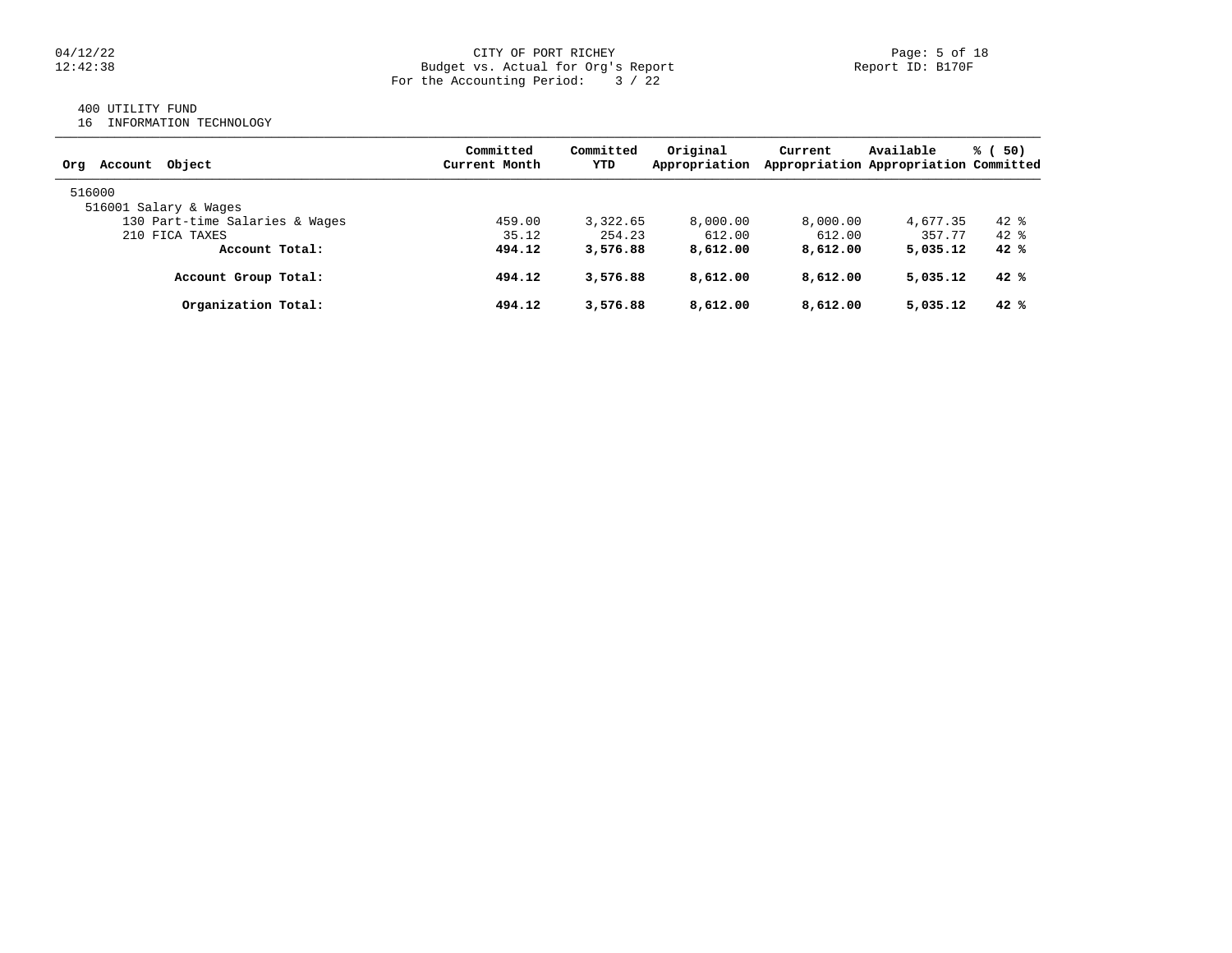### 04/12/22 CITY OF PORT RICHEY Page: 6 of 18 12:42:38 Budget vs. Actual for Org's Report Report ID: B170F For the Accounting Period: 3 / 22

# 400 UTILITY FUND

20 DISPATCH DEPARTMENT

| Object<br>Account<br>Org        | Committed<br>Current Month | Committed<br>YTD | Original<br>Appropriation | Current   | Available<br>Appropriation Appropriation Committed | % (50)          |
|---------------------------------|----------------------------|------------------|---------------------------|-----------|----------------------------------------------------|-----------------|
| 520000 PUBLIC SAFETY            |                            |                  |                           |           |                                                    |                 |
| 520001 Salaries & Wages         |                            |                  |                           |           |                                                    |                 |
| 120 Regular Salaries & Wages    | 1,447.20                   | 8,367.69         | 19,540.00                 | 19,540.00 | 11, 172. 31                                        | $43*$           |
| 130 Part-time Salaries & Wages  | 252.11                     | 977.08           | 5,000.00                  | 5,000.00  | 4,022.92                                           | $20*$           |
| 140 Overtime                    | 219.02                     | 1,329.31         | 3,000.00                  | 3,000.00  | 1,670.69                                           | 44 %            |
| 160 Holiday Pay                 | 0.00                       | 453.96           | 0.00                      | 0.00      | $-453.96$                                          | $***$ 8         |
| 210 FICA TAXES                  | 145.94                     | 850.46           | 2,400.00                  | 2,400.00  | 1,549.54                                           | 35 <sup>8</sup> |
| 220 Retirement Contributions    | 219.43                     | 1,137.26         | 2,440.00                  | 2,440.00  | 1,302.74                                           | 47 %            |
| 230 Health Insurance - Employee | 436.27                     | 2,059.84         | 6, 190.00                 | 6,190.00  | 4,130.16                                           | $33*$           |
| Account Total:                  | 2,719.97                   | 15,175.60        | 38,570.00                 | 38,570.00 | 23,394.40                                          | 39%             |
| Account Group Total:            | 2,719.97                   | 15,175.60        | 38,570.00                 | 38,570.00 | 23,394.40                                          | 39%             |
| Organization Total:             | 2,719.97                   | 15,175.60        | 38,570.00                 | 38,570.00 | 23,394.40                                          | 39%             |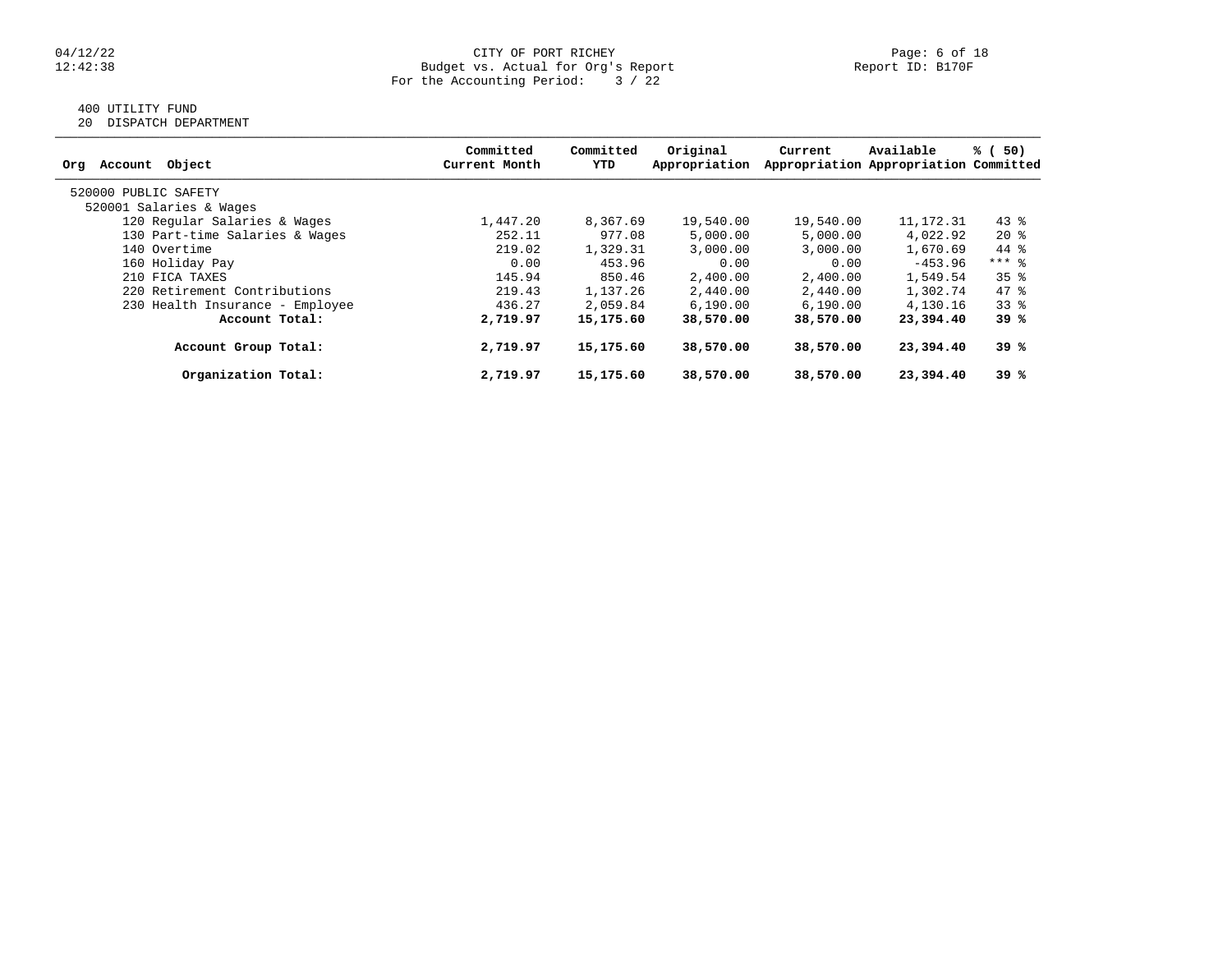### 04/12/22 CITY OF PORT RICHEY Page: 7 of 18 12:42:38 Budget vs. Actual for Org's Report Report ID: B170F For the Accounting Period: 3 / 22

## 400 UTILITY FUND 26 HUMAN RESOURCES

| Object<br>Account<br>Org        | Committed<br>Current Month | Committed<br>YTD | Original<br>Appropriation | Current   | Available<br>Appropriation Appropriation Committed | % (<br>50) |
|---------------------------------|----------------------------|------------------|---------------------------|-----------|----------------------------------------------------|------------|
| 526000                          |                            |                  |                           |           |                                                    |            |
| 526001 Salaries & Wages         |                            |                  |                           |           |                                                    |            |
| 120 Regular Salaries & Wages    | 816.00                     | 4,896.00         | 10,800.00                 | 10,800.00 | 5,904.00                                           | 45 %       |
| 210 FICA TAXES                  | 62.44                      | 374.58           | 830.00                    | 830.00    | 455.42                                             | 45 %       |
| 220 Retirement Contributions    | 88.30                      | 529.76           | 1,170.00                  | 1,170.00  | 640.24                                             | 45 %       |
| 230 Health Insurance - Employee | 213.55                     | 1,303.70         | 2,580.00                  | 2,580.00  | 1,276.30                                           | $51$ $%$   |
| Account Total:                  | 1,180.29                   | 7,104.04         | 15,380.00                 | 15,380.00 | 8,275.96                                           | 46%        |
| Account Group Total:            | 1,180.29                   | 7,104.04         | 15,380.00                 | 15,380.00 | 8,275.96                                           | 46 %       |
| Organization Total:             | 1,180.29                   | 7,104.04         | 15,380.00                 | 15,380.00 | 8,275.96                                           | 46 %       |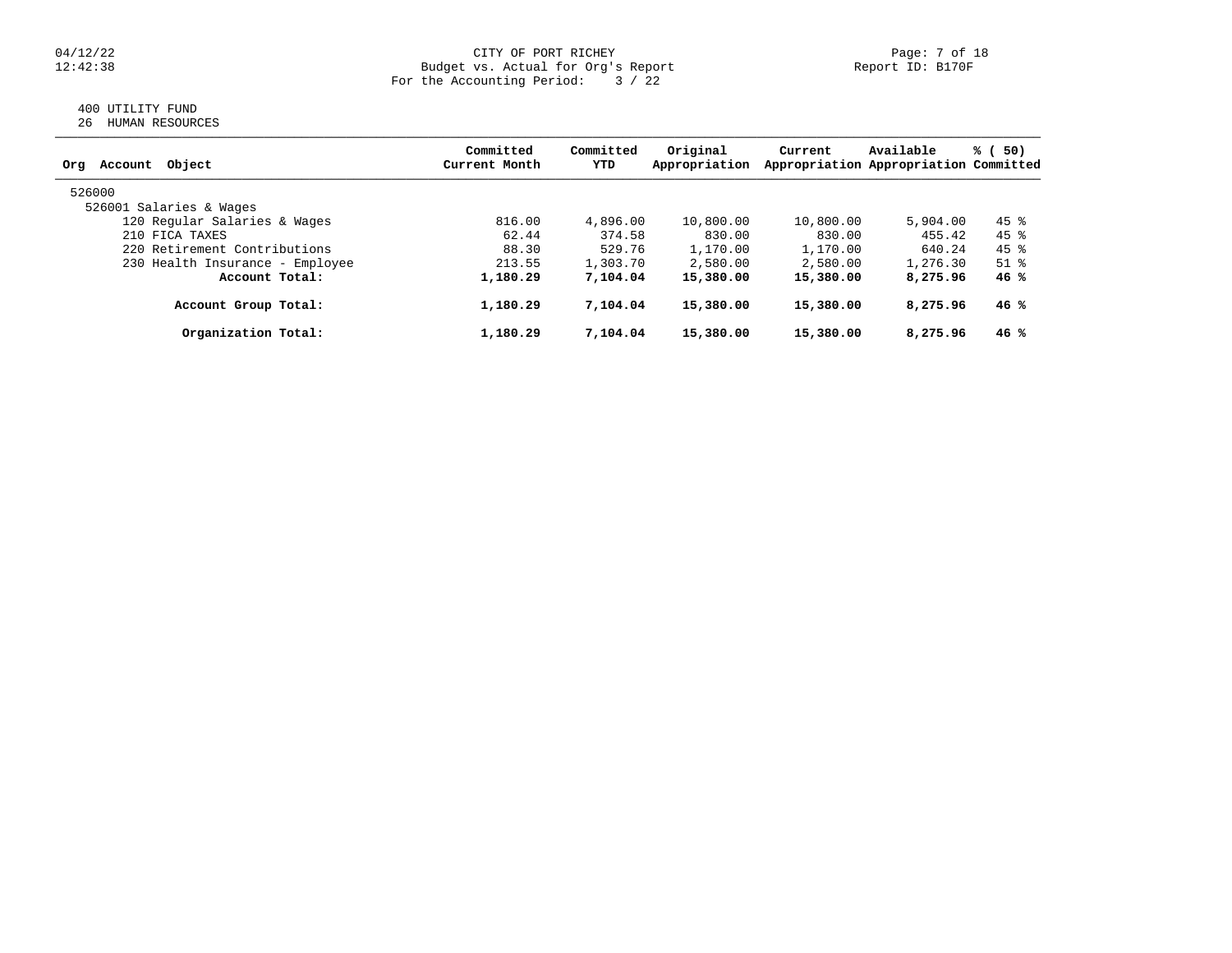# 04/12/22 CITY OF PORT RICHEY Page: 8 of 18<br>12:42:38 Budget vs. Actual for Org's Report Page: Page: 8 of 18 Budget vs. Actual for Org's Report For the Accounting Period: 3 / 22

# 400 UTILITY FUND

33 WATER DISTRIBUTION

| Org Account Object                  | Committed<br>Current Month | Committed<br>YTD | Original   | Current<br>Appropriation Appropriation Appropriation Committed | Available  | % (50)          |
|-------------------------------------|----------------------------|------------------|------------|----------------------------------------------------------------|------------|-----------------|
| 533000 WATER UTILITY SERVICES       |                            |                  |            |                                                                |            |                 |
| 533001 Salaries & Wages             |                            |                  |            |                                                                |            |                 |
| 120 Regular Salaries & Wages        | 12,213.91                  | 71,205.42        | 153,600.00 | 153,600.00                                                     | 82,394.58  | $46*$           |
| 140 Overtime                        | 3,532.74                   | 13,538.91        | 15,000.00  | 15,000.00                                                      | 1,461.09   | $90*$           |
| 210 FICA TAXES                      | 1,200.45                   | 6,458.20         | 12,950.00  | 12,950.00                                                      | 6,491.80   | $50*$           |
| 220 Retirement Contributions        | 1,701.04                   | 9,153.21         | 18,400.00  | 18,400.00                                                      | 9,246.79   | $50*$           |
| 230 Health Insurance - Employee     | 5,358.00                   | 25,641.35        | 54,533.00  | 54,533.00                                                      | 28,891.65  | 47 %            |
| Account Total:                      | 24,006.14                  | 125,997.09       | 254,483.00 | 254,483.00                                                     | 128,485.91 | 50%             |
| 533300 Operating Expenditures       |                            |                  |            |                                                                |            |                 |
| 301 Training                        | 0.00                       | 1,476.00         | 5,000.00   | 5,000.00                                                       | 3,524.00   | $30*$           |
| 315 Physical Exams                  | 0.00                       | 0.00             | 1,000.00   | 1,000.00                                                       | 1,000.00   | 0 <sup>8</sup>  |
| 322 Locates                         | 107.56                     | 537.80           | 2,000.00   | 2,000.00                                                       | 1,462.20   | $27$ %          |
| 328 Professional Services           | 0.00                       | 4,572.33         | 5,000.00   | 5,000.00                                                       | 427.67     | 91 <sub>8</sub> |
| 409 Cellular Phone                  | 291.89                     | 5,253.49         | 5,360.00   | 5,360.00                                                       | 106.51     | 98 %            |
| 430 Electricity                     | 75.30                      | 1,017.96         | 3,000.00   | 3,000.00                                                       | 1,982.04   | $34$ $%$        |
| 432 Water Utility Expense           | 12.59                      | 104.95           | 200.00     | 200.00                                                         | 95.05      | $52$ $%$        |
| 434 Sewer Utility Expense           | 12.07                      | 73.14            | 300.00     | 300.00                                                         | 226.86     | $24$ %          |
| 436 Stormwater Utility Expense      | 58.50                      | 351.80           | 1,000.00   | 1,000.00                                                       | 648.20     | 35 <sup>8</sup> |
| 442 Rental Equipment                | 0.00                       | 0.00             | 1,200.00   | 1,200.00                                                       | 1,200.00   | 0 <sup>8</sup>  |
| 446 Hydrant repairs                 | 0.00                       | 2,458.36         | 4,000.00   | 4,000.00                                                       | 1,541.64   | 61 %            |
| 460 Building Maintenance            | 0.00                       | 119.93           | 1,000.00   | 1,000.00                                                       | 880.07     | $12*$           |
| 461 Technology/Software Maintenance | 175.95                     | 1,055.70         | 1,000.00   | 1,000.00                                                       | $-55.70$   | 106 %           |
| 462 Maintenance                     | 0.00                       | 0.00             | 2,000.00   | 2,000.00                                                       | 2,000.00   | 0 <sup>8</sup>  |
| 463 Meter Repairs/Calibration       | 0.00                       | 0.00             | 60,000.00  | 60,000.00                                                      | 60,000.00  | 0 <sup>8</sup>  |
| 465 Vehicle Expense                 | 995.09                     | 3,445.97         | 15,000.00  | 15,000.00                                                      | 11,554.03  | $23$ $%$        |
| 467 Equipment Maintenance           | 0.00                       | 2,138.01         | 8,000.00   | 8,000.00                                                       | 5,861.99   | $27$ %          |
| 468 Mains/Repairs                   | 2,908.72                   | 19,976.19        | 65,000.00  | 65,000.00                                                      | 45,023.81  | $31*$           |
| 502 Miscellaneous                   | 65.00                      | 684.45           | 2,000.00   | 2,000.00                                                       | 1,315.55   | $34$ $%$        |
| 512 Small Equipment                 | 113.87                     | 2,055.05         | 5,000.00   | 5,000.00                                                       | 2,944.95   | 41 %            |
| 514 Safety Equipment                | 0.00                       | 632.83           | 1,500.00   | 1,500.00                                                       | 867.17     | 42 %            |
| 520 Fuel Expense                    | 2,680.02                   | 9,516.52         | 9,000.00   | 9,000.00                                                       | $-516.52$  | $106$ %         |
| 525 Uniform Allowance               | 61.25                      | 1,329.16         | 6,000.00   | 6,000.00                                                       | 4,670.84   | $22$ $%$        |
| 528 Chemicals                       | 0.00                       | 0.00             | 2,500.00   | 2,500.00                                                       | 2,500.00   | 0 <sup>8</sup>  |
| Account Total:                      | 7,557.81                   | 56,799.64        | 206,060.00 | 206,060.00                                                     | 149,260.36 | 28%             |
| Account Group Total:                | 31,563.95                  | 182,796.73       | 460,543.00 | 460,543.00                                                     | 277,746.27 | 40 %            |
| Organization Total:                 | 31,563.95                  | 182,796.73       | 460,543.00 | 460,543.00                                                     | 277,746.27 | 40 %            |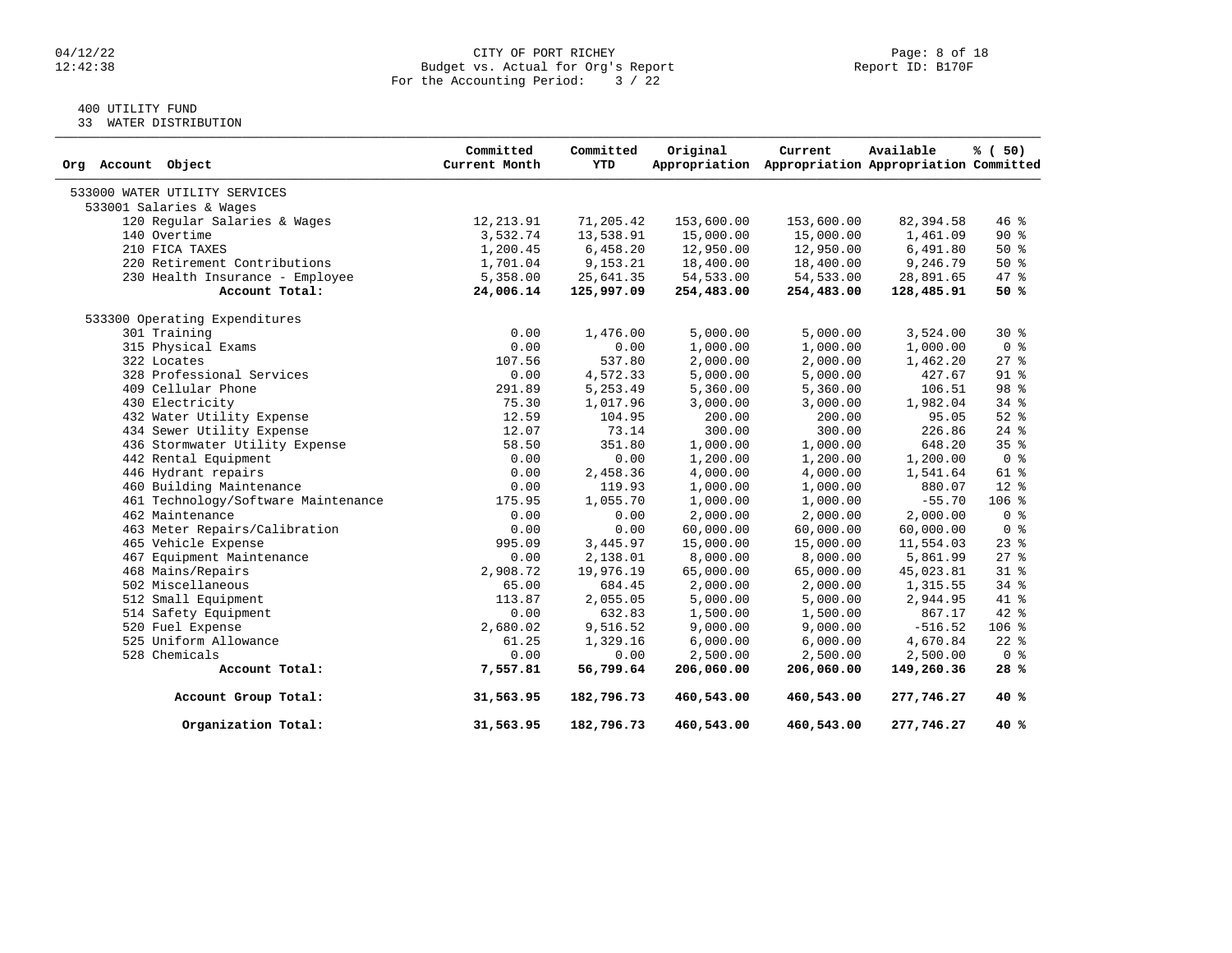# 04/12/22 CITY OF PORT RICHEY Page: 9 of 18<br>
Budget vs. Actual for Org's Report Page: 9 Of 18<br>
Page: 9 of 18<br>
Report ID: B170F Budget vs. Actual for Org's Report For the Accounting Period: 3 / 22

# 400 UTILITY FUND

34 WATER TREATMENT PLANT

| Org Account Object                     | Committed<br>Current Month | Committed<br><b>YTD</b> | Original              | Current<br>Appropriation Appropriation Appropriation Committed | Available             | % (50)          |
|----------------------------------------|----------------------------|-------------------------|-----------------------|----------------------------------------------------------------|-----------------------|-----------------|
| 534000 WATER TREATMENT                 |                            |                         |                       |                                                                |                       |                 |
| 534001 Salaries & Wages                |                            |                         |                       |                                                                |                       |                 |
| 120 Regular Salaries & Wages           | 8,217.00                   | 49,302.00               | 96,870.00             | 96,870.00                                                      | 47,568.00             | $51$ $%$        |
| 140 Overtime                           | 1,464.24                   | 9,390.11                | 14,500.00             | 14,500.00                                                      | 5,109.89              | 65 %            |
| 210 FICA TAXES                         | 726.14                     | 4,406.43                | 8,580.00              | 8,580.00                                                       | 4,173.57              | $51$ $%$        |
| 220 Retirement Contributions           | 1,047.50                   | 6,350.46                | 12,050.00             | 12,050.00                                                      | 5,699.54              | 53%             |
| 230 Health Insurance - Employee        | 1,711.69                   | 10,270.14               | 20,800.00             | 20,800.00                                                      | 10,529.86             | 49 %            |
| Account Total:                         | 13,166.57                  | 79,719.14               | 152,800.00            | 152,800.00                                                     | 73,080.86             | 52%             |
| 534300 Operating Expenditures          |                            |                         |                       |                                                                |                       |                 |
| 328 Professional Services              | 3,645.05                   | 13,564.19               | 60,000.00             | 60,000.00                                                      | 46, 435.81            | $23$ $%$        |
| 346 Contractual Services               | 450.00                     | 8,514.99                | 8,000.00              | 8,000.00                                                       | $-514.99$             | $106$ %         |
| 409 Cellular Phone                     | 53.84                      | 177.81                  | 1,320.00              | 1,320.00                                                       | 1,142.19              | 13 <sup>°</sup> |
| 417 Internet Service                   | 99.99                      | 298.98                  | 1,080.00              | 1,080.00                                                       | 781.02                | 28 <sup>8</sup> |
| 430 Electricity                        | 1,115.69                   | 20,030.66               | 60,000.00             | 60,000.00                                                      | 39,969.34             | 33%             |
| 435 Purchase of Water                  | 3,390.34                   | 14, 227.78              | 50,000.00             | 50,000.00                                                      | 35,772.22             | $28$ %          |
| 452 Chlorine Equipment Maintenance     | 0.00                       | 701.12                  | 5,000.00              | 5,000.00                                                       | 4,298.88              | $14*$           |
| 453 Ground Storage Tank Maintenance    | 1,696.28                   | 9,392.24                | 8,000.00              | 8,000.00                                                       | $-1,392.24$           | $117*$          |
| 454 Instr/Remote Meter Ser/Calibration | 0.00                       | 0.00                    | 2,000.00              | 2,000.00                                                       | 2,000.00              | 0 <sup>8</sup>  |
| 455 Laboratory Equipment Maintenance   | 0.00                       | 570.63                  | 5,000.00              | 5,000.00                                                       | 4,429.37              | $11*$           |
| 456 Iron Filter Maintenance            | 0.00                       | 4,288.22                | 10,000.00             | 10,000.00                                                      | 5,711.78              | $43$ $%$        |
| 457 Backwash Basin Maintenance         | 21.46                      | 21.46                   | 1,500.00              | 1,500.00                                                       | 1,478.54              | 1 <sup>°</sup>  |
| 460 Building Maintenance               | 391.17                     | 1,298.97                | 3,000.00              | 3,000.00                                                       | 1,701.03              | $43$ $%$        |
| 464 Plant & Pump Maintenance           | 6,098.56                   | 36,664.07               | 60,000.00             | 60,000.00                                                      | 23, 335.93            | $61$ %          |
| 465 Vehicle Expense                    | 0.00                       | 1,306.15                | 5,000.00              | 5,000.00                                                       | 3,693.85              | $26$ %          |
| 474 Well Construction Repair           | 0.00                       | 314.06                  |                       |                                                                |                       | 1 <sup>8</sup>  |
| 477 Generator                          | 250.00                     | 2,889.90                | 25,000.00<br>5,000.00 | 25,000.00<br>5,000.00                                          | 24,685.94<br>2,110.10 | 58 %            |
| 502 Miscellaneous                      | 0.00                       |                         |                       |                                                                |                       | 8 %             |
|                                        | 74.08                      | 159.06                  | 2,000.00              | 2,000.00                                                       | 1,840.94              | $28$ %          |
| 512 Small Equipment                    |                            | 1,379.38                | 5,000.00              | 5,000.00                                                       | 3,620.62              |                 |
| 514 Safety Equipment                   | 0.00                       | 1,150.89                | 1,500.00              | 1,500.00                                                       | 349.11                | 77.8            |
| 520 Fuel Expense                       | 192.52                     | 1,704.34                | 6,000.00              | 6,000.00                                                       | 4,295.66              | $28$ $%$        |
| 521 Laboratory Supplies                | 0.00                       | 906.72                  | 5,000.00              | 5,000.00                                                       | 4,093.28              | 18 %            |
| 525 Uniform Allowance                  | 0.00                       | 185.27                  | 1,000.00              | 1,000.00                                                       | 814.73                | 19 <sup>°</sup> |
| 528 Chemicals                          | 7,357.92                   | 18,446.59               | 40,000.00             | 40,000.00                                                      | 21,553.41             | $46*$           |
| 540 Membership Fees                    | 0.00                       | 145.26                  | 1,000.00              | 1,000.00                                                       | 854.74                | 15 <sup>8</sup> |
| 545 Water Samples                      | 971.00                     | 3,161.50                | 6,000.00              | 6,000.00                                                       | 2,838.50              | 53%             |
| 554 Permit Fees                        | 0.00                       | 0.00                    | 6,000.00              | 6,000.00                                                       | 6,000.00              | 0 <sup>8</sup>  |
| Account Total:                         | 25,807.90                  | 141,500.24              | 383,400.00            | 383,400.00                                                     | 241,899.76            | 37%             |
| 534600 Capital Outlay                  |                            |                         |                       |                                                                |                       |                 |
| 638 Water Trmt Plt Improvements        | 0.00                       | 0.00                    | 100,000.00            | 100,000.00                                                     | 100,000.00            | 0 <sup>8</sup>  |
| 643 Small Equipment                    | 0.00                       | 25,977.40               | 25,000.00             | 25,000.00                                                      | $-977.40$             | $104$ %         |
| Account Total:                         | 0.00                       | 25,977.40               | 125,000.00            | 125,000.00                                                     | 99,022.60             | 21%             |
| Account Group Total:                   | 38,974.47                  | 247,196.78              | 661,200.00            | 661,200.00                                                     | 414,003.22            | 37 %            |
| Organization Total:                    | 38,974.47                  | 247,196.78              | 661,200.00            | 661,200.00                                                     | 414,003.22            | 37%             |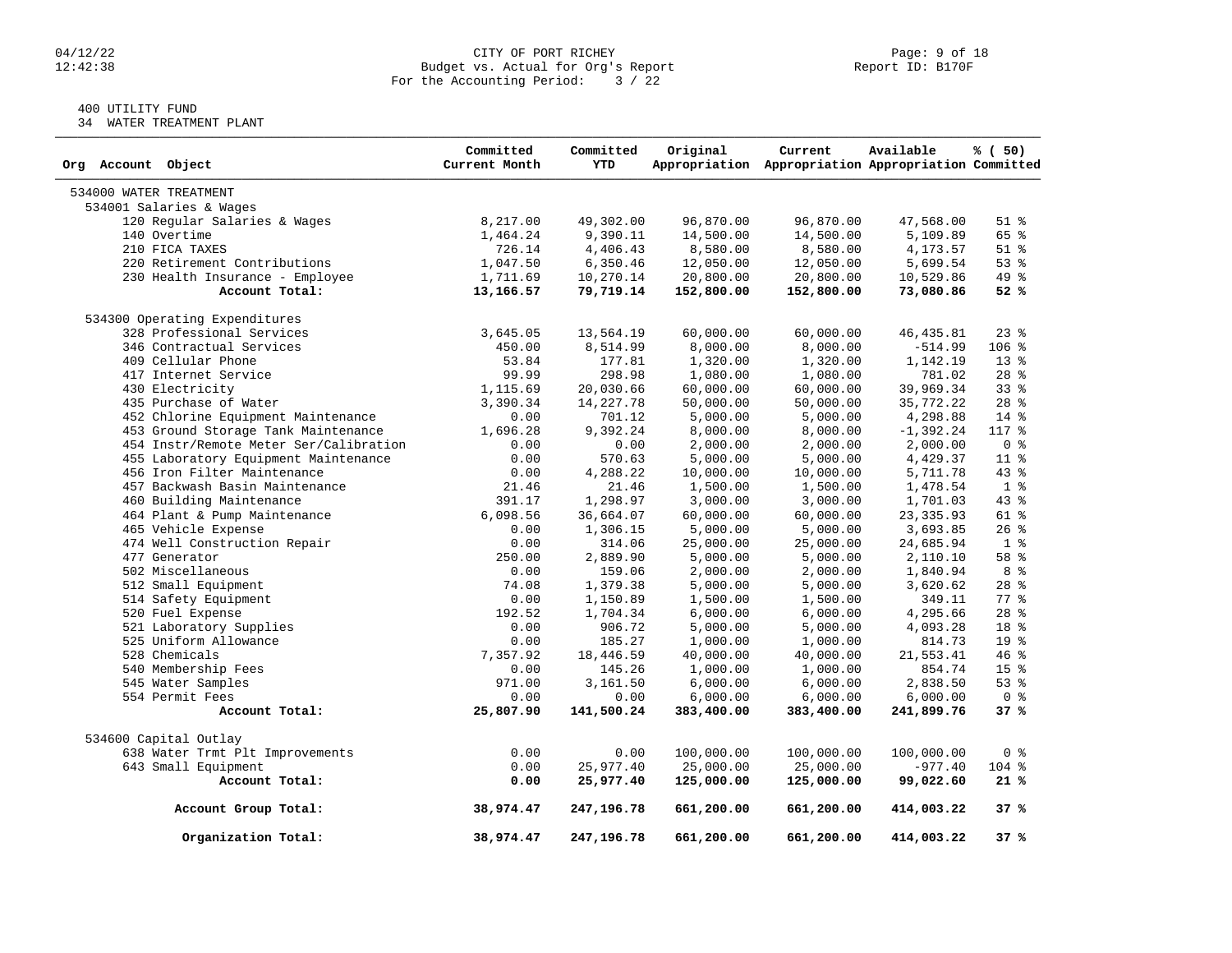### 04/12/22 CITY OF PORT RICHEY Page: 10 of 18 12:42:38 Budget vs. Actual for Org's Report Report ID: B170F For the Accounting Period: 3 / 22

# 400 UTILITY FUND

35 WASTEWATER SERVICES

| Org Account Object                  | Committed<br>Current Month | Committed<br><b>YTD</b> | Original                | Current<br>Appropriation Appropriation Appropriation Committed | Available  | % (50)          |
|-------------------------------------|----------------------------|-------------------------|-------------------------|----------------------------------------------------------------|------------|-----------------|
| 535000 SEWER/WASTEWATER SERVICES    |                            |                         |                         |                                                                |            |                 |
| 535001 Salaries & Wages             |                            |                         |                         |                                                                |            |                 |
| 120 Regular Salaries & Wages        | 4,863.13                   | 29,196.78               | 93,100.00               | 93,100.00                                                      | 63,903.22  | 31.8            |
| 140 Overtime                        | 1,626.96                   | 4,389.50                | 7,000.00                | 7,000.00                                                       | 2,610.50   | 63 %            |
| 210 FICA TAXES                      | 490.10                     | 2,528.46                | 7,650.00                | 7,650.00                                                       | 5,121.54   | 33%             |
| 220 Retirement Contributions        | 697.41                     | 3,607.51                | 10,820.00               | 10,820.00                                                      | 7,212.49   | 338             |
| 230 Health Insurance - Employee     | 1,343.72                   | 8,167.32                | 33,960.00               | 33,960.00                                                      | 25,792.68  | $24$ %          |
| Account Total:                      | 9,021.32                   | 47,889.57               | 152,530.00              | 152,530.00                                                     | 104,640.43 | 31%             |
| 535300 Operating Expenditures       |                            |                         |                         |                                                                |            |                 |
| 301 Training                        | 0.00                       | 0.00                    | 5,000.00                | 5,000.00                                                       | 5,000.00   | 0 <sup>8</sup>  |
| 315 Physical Exams                  | 0.00                       | 0.00                    | 500.00                  | 500.00                                                         | 500.00     | 0 <sup>8</sup>  |
| 318 Engineering                     | 0.00                       | 472.50                  | 2,000.00                | 2,000.00                                                       | 1,527.50   | $24$ %          |
| 328 Professional Services           | 0.00                       | 9,375.00                | 5,000.00                | 9,400.00                                                       | 25.00      | $100*$          |
| 409 Cellular Phone                  | $-53.96$                   | 0.00                    | 0.00                    | 0.00                                                           | 0.00       | 0 <sup>8</sup>  |
| 430 Electricity                     | 11,486.67                  | 32,058.18               | 45,000.00               | 45,000.00                                                      | 12,941.82  | 71 %            |
| 437 Sewer Treatment                 | 66,362.37                  | 413, 198.47             | 900,000.00              | 895,600.00                                                     | 482,401.53 | 46%             |
| 460 Building Maintenance            | 0.00                       | 47.13                   | 2,000.00                | 2,000.00                                                       | 1,952.87   | 2 <sup>°</sup>  |
| 461 Technology/Software Maintenance | 175.95                     | 703.80                  | 1,000.00                | 1,000.00                                                       | 296.20     | 70 %            |
| 463 Meter Repairs/Calibration       | 0.00                       | 0.00                    | 4,000.00                | 4,000.00                                                       | 4,000.00   | 0 <sup>8</sup>  |
| 464 Plant & Pump Maintenance        | 4,890.78                   | 31,997.51               | 132,000.00              | 132,000.00                                                     | 100,002.49 | $24$ %          |
| 465 Vehicle Expense                 | 78.84                      | 2,167.64                | 7,000.00                | 7,000.00                                                       | 4,832.36   | $31$ %          |
| 467 Equipment Maintenance           | 0.00                       | 57.90                   | 7,000.00                | 7,000.00                                                       | 6,942.10   | 1 <sup>°</sup>  |
| 468 Mains/Repairs                   | 1,224.39                   | 7,929.37                | 30,000.00               | 30,000.00                                                      | 22,070.63  | 26%             |
| 502 Miscellaneous                   | 0.00                       | 191.68                  | 1,500.00                | 1,500.00                                                       | 1,308.32   | $13*$           |
| 512 Small Equipment                 | 0.00                       | 1,779.56                | 3,000.00                | 3,000.00                                                       | 1,220.44   | 59%             |
| 514 Safety Equipment                | 0.00                       | 0.00                    | 1,000.00                | 1,000.00                                                       | 1,000.00   | 0 <sup>8</sup>  |
| 520 Fuel Expense                    | 0.00                       | 2,616.00                | 10,000.00               | 10,000.00                                                      | 7,384.00   | 26%             |
| 525 Uniform Allowance               | 14.76                      | 459.10                  | 3,000.00                | 3,000.00                                                       | 2,540.90   | 15 <sup>8</sup> |
| 528 Chemicals                       | 0.00                       | 0.00                    | 3,000.00                | 3,000.00                                                       | 3,000.00   | 0 <sup>8</sup>  |
| Account Total:                      | 84,179.80                  |                         | 503,053.84 1,162,000.00 | 1,162,000.00                                                   | 658,946.16 | 43 %            |
| 535600 Capital Outlay               |                            |                         |                         |                                                                |            |                 |
| 636 Lift Station Improvements       | 0.00                       | 0.00                    | 1.00                    | 1.00                                                           | 1.00       | 0 <sup>8</sup>  |
| 643 Small Equipment                 | 0.00                       | 6,078.00                | 35,000.00               | 35,000.00                                                      | 28,922.00  | 17 <sub>8</sub> |
| 650 Vehicles                        | 0.00                       | 0.00                    | 125,000.00              | 125,000.00                                                     | 125,000.00 | 0 <sup>8</sup>  |
| Account Total:                      | 0.00                       | 6,078.00                | 160,001.00              | 160,001.00                                                     | 153,923.00 | 4 %             |
| Account Group Total:                | 93,201.12                  |                         | 557,021.41 1,474,531.00 | 1,474,531.00                                                   | 917,509.59 | 38 %            |
| Organization Total:                 | 93,201.12                  |                         | 557,021.41 1,474,531.00 | 1,474,531.00                                                   | 917,509.59 | 38 %            |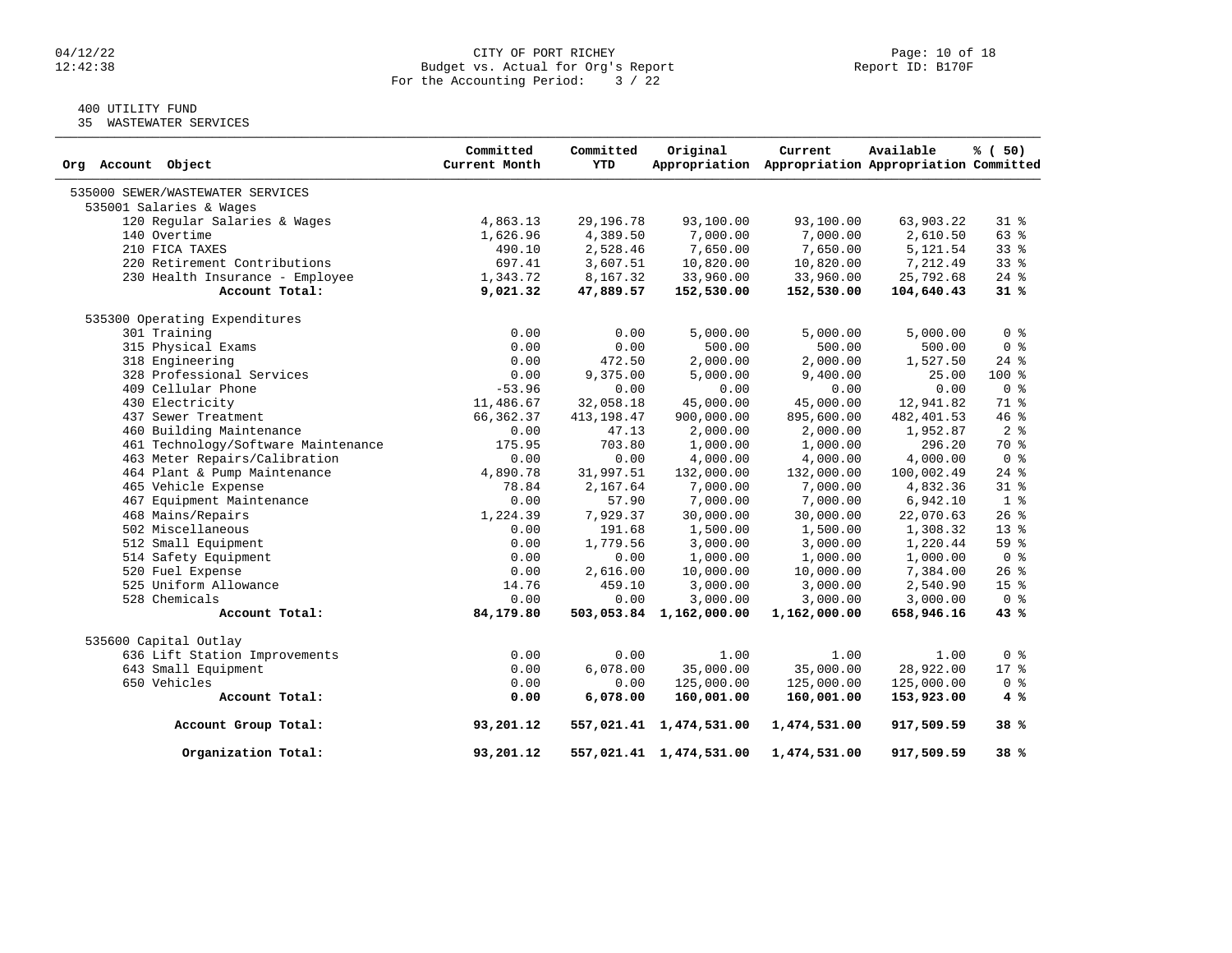# $04/12/22$  Page: 11 of 18<br>Budget vs. Actual for Org's Report Page: 11 of 18<br>Report ID: B170F Budget vs. Actual for Org's Report For the Accounting Period: 3 / 22

# 400 UTILITY FUND

36 ADMINISTRATION/BILLING

| Object<br>Account<br>Org                | Committed<br>Current Month | Committed<br>YTD | Original<br>Appropriation | Current    | Available<br>Appropriation Appropriation Committed | % (50)                             |
|-----------------------------------------|----------------------------|------------------|---------------------------|------------|----------------------------------------------------|------------------------------------|
| 536000 WATER-SEWER COMBINATION SERVICES |                            |                  |                           |            |                                                    |                                    |
| 536001 Salaries & Wages                 |                            |                  |                           |            |                                                    |                                    |
| 120 Regular Salaries & Wages            | 6,720.00                   | 39,200.00        | 92,900.00                 | 92,900.00  | 53,700.00                                          | $42*$                              |
| 140 Overtime                            | 0.00                       | 0.00             | 500.00                    | 500.00     | 500.00                                             | 0 <sub>8</sub>                     |
| 210 FICA TAXES                          | 507.96                     | 2,971.26         | 7,120.00                  | 7,120.00   | 4,148.74                                           | 42 %                               |
| 220 Retirement Contributions            | 727.08                     | 4,241.30         | 10,055.00                 | 10,055.00  | 5,813.70                                           | $42$ %                             |
| 230 Health Insurance - Employee         | 2,551.67                   | 11,073.91        | 30,870.00                 | 30,870.00  | 19,796.09                                          | 36 <sup>8</sup>                    |
| Account Total:                          | 10,506.71                  | 57,486.47        | 141,445.00                | 141,445.00 | 83,958.53                                          | 41 %                               |
| 536300 Operating Expenditures           |                            |                  |                           |            |                                                    |                                    |
| 328 Professional Services               | 2,209.66                   | 17,252.10        | 22,800.00                 | 22,800.00  | 5,547.90                                           | 76 %                               |
| 340 Rate Study                          | 0.00                       | 0.00             | 30,000.00                 | 30,000.00  | 30,000.00                                          | 0 <sup>8</sup>                     |
| 420 Postage                             | 0.00                       | 1,394.55         | 5,000.00                  | 5,000.00   | 3,605.45                                           | $28$ %                             |
| 461 Technology/Software Maintenance     | 0.00                       | 15,468.15        | 31,000.00                 | 31,000.00  | 15,531.85                                          | $50*$                              |
| 470 Printing & Binding                  | 0.00                       | 0.00             | 600.00                    | 600.00     | 600.00                                             | 0 <sup>8</sup>                     |
| 502 Miscellaneous                       | 0.00                       | 496.48           | 500.00                    | 500.00     | 3.52                                               | 99 %                               |
| 512 Small Equipment                     | 0.00                       | 79.39            | 3,000.00                  | 3,000.00   | 2,920.61                                           | 3%                                 |
| 525 Uniform Allowance                   | 0.00                       | 0.00             | 300.00                    | 300.00     | 300.00                                             | $0 \text{ }$ $\text{ }$ $\text{ }$ |
| 556 Bank Charges                        | 0.00                       | 0.00             | 1,000.00                  | 1,000.00   | 1,000.00                                           | 0 <sup>8</sup>                     |
| Account Total:                          | 2,209.66                   | 34,690.67        | 94,200.00                 | 94,200.00  | 59,509.33                                          | 37%                                |
| Account Group Total:                    | 12,716.37                  | 92,177.14        | 235,645.00                | 235,645.00 | 143,467.86                                         | 39%                                |
| Organization Total:                     | 12,716.37                  | 92,177.14        | 235,645.00                | 235,645.00 | 143,467.86                                         | 39%                                |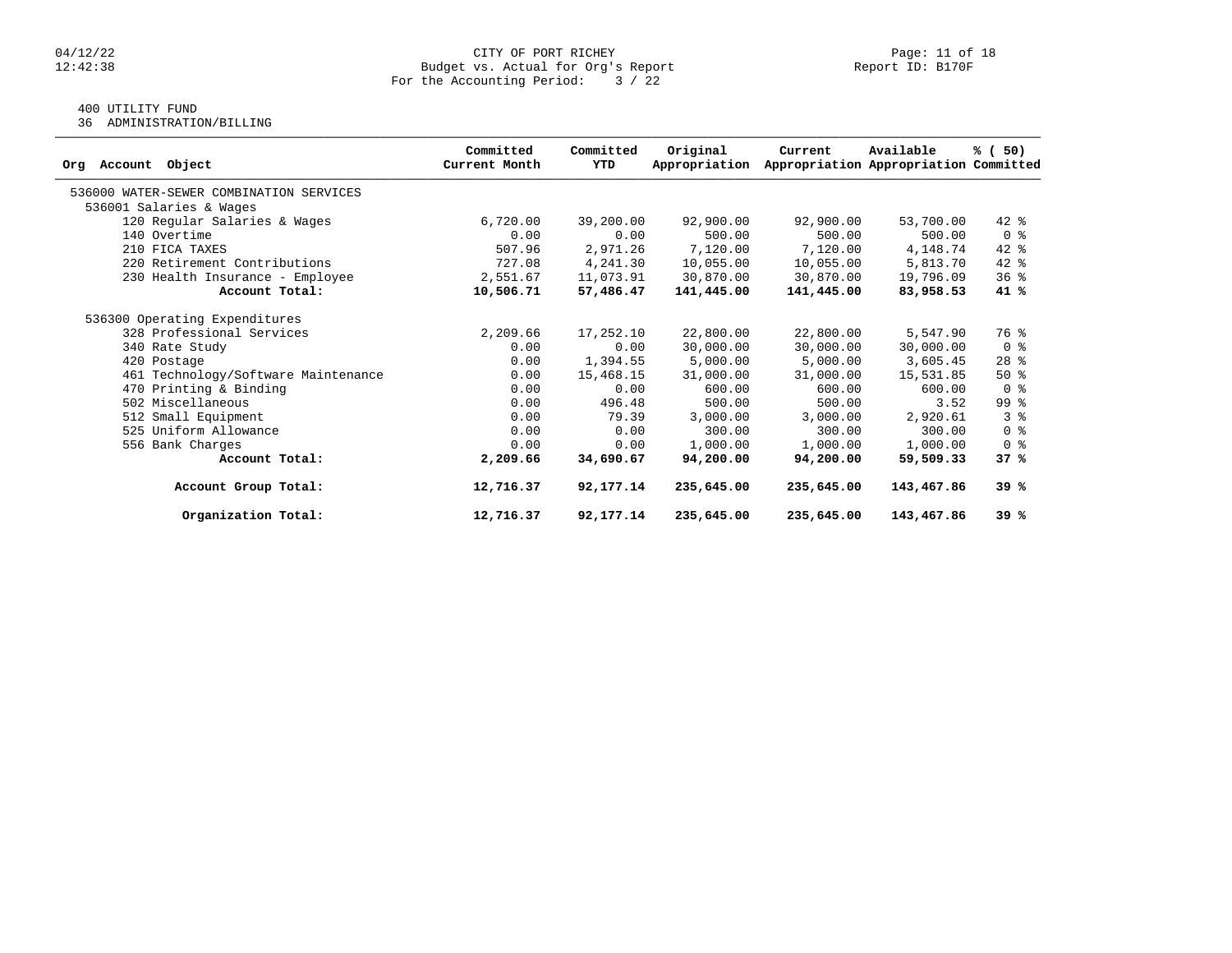### 04/12/22 CITY OF PORT RICHEY Page: 12 of 18 12:42:38 Budget vs. Actual for Org's Report Report ID: B170F For the Accounting Period: 3 / 22

## 400 UTILITY FUND 38 GRANTS

| Object<br>Account<br>Org  | Committed<br>Current Month | Committed<br>YTD | Original<br>Appropriation | Current | Available<br>Appropriation Appropriation Committed | % (<br>50) |
|---------------------------|----------------------------|------------------|---------------------------|---------|----------------------------------------------------|------------|
| 538000                    |                            |                  |                           |         |                                                    |            |
| 538800 GRANT EXPENDITURES |                            |                  |                           |         |                                                    |            |
| 899 Other Grants          | 0.00                       | 0.00             | 1.00                      | 1.00    | 1.00                                               | 0 %        |
| Account Total:            | 0.00                       | 0.00             | 1.00                      | 1.00    | 1.00                                               | 0 %        |
| Account Group Total:      | 0.00                       | 0.00             | 1.00                      | 1.00    | 1.00                                               | 0 %        |
| Organization Total:       | 0.00                       | 0.00             | 1.00                      | 1.00    | 1.00                                               | 0 %        |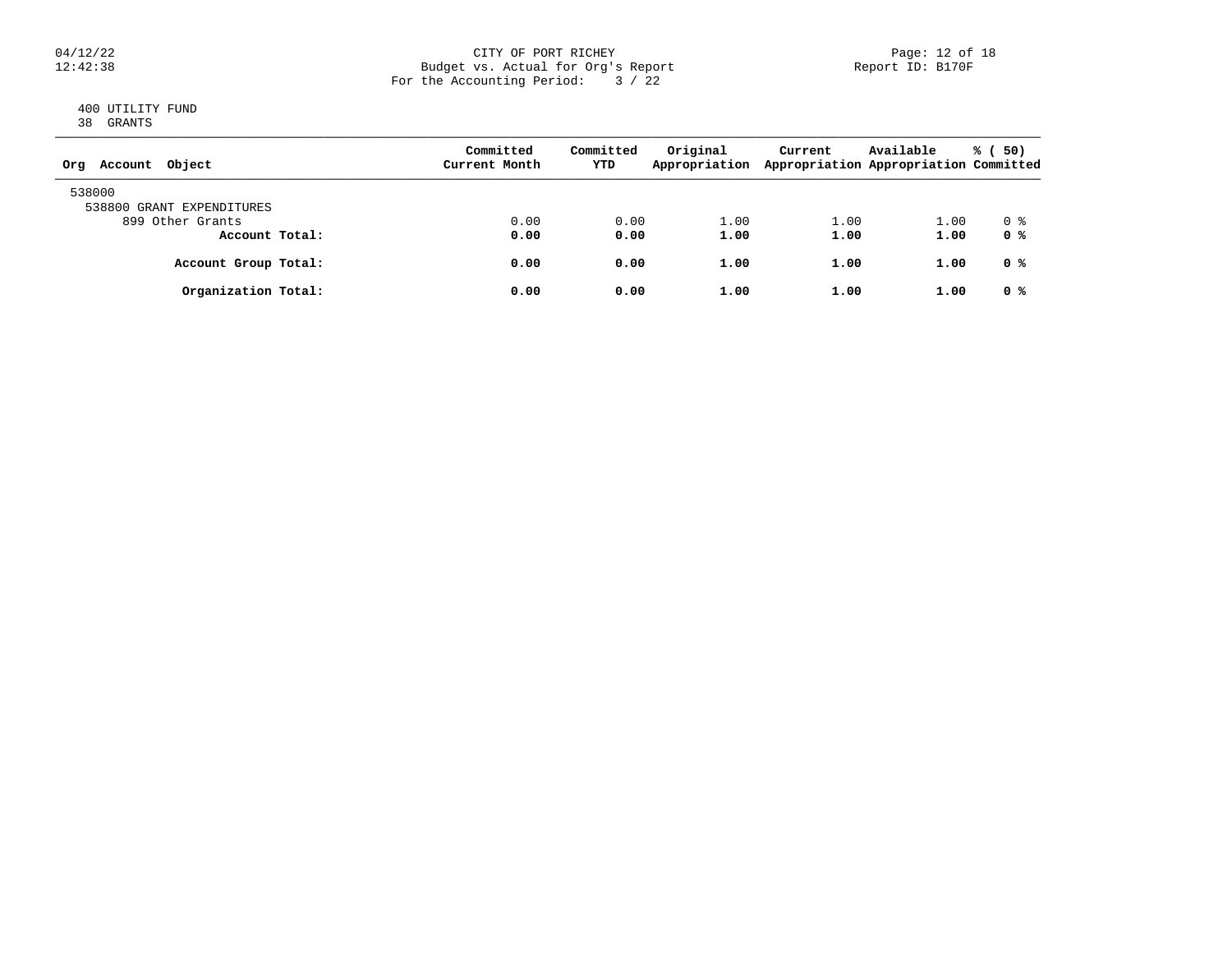### 04/12/22 CITY OF PORT RICHEY Page: 13 of 18 12:42:38 Budget vs. Actual for Org's Report Report ID: B170F For the Accounting Period: 3 / 22

## 400 UTILITY FUND 82 DEBT SERVICE

| Committed<br>Current Month | Committed<br>YTD | Original<br>Appropriation | Current                                                                  | Available  | 50)<br>% (                                                                                                                |
|----------------------------|------------------|---------------------------|--------------------------------------------------------------------------|------------|---------------------------------------------------------------------------------------------------------------------------|
|                            |                  |                           |                                                                          |            |                                                                                                                           |
|                            |                  |                           |                                                                          |            |                                                                                                                           |
| 0.00                       |                  | 115,000.00                |                                                                          | 115,000.00 | 0 %                                                                                                                       |
| 0.00                       | 1,825.17         | 5,000.00                  | 5,000.00                                                                 | 3, 174, 83 | 378                                                                                                                       |
| 31,112.50                  |                  | 62,225.00                 |                                                                          |            | $50*$                                                                                                                     |
| 1,003.89                   | 1,003.89         | 2,500.00                  | 2,500.00                                                                 | 1,496.11   | 40 %                                                                                                                      |
| 0.00                       |                  | 70,000.00                 | 70,000.00                                                                | 3,445.12   | $95$ %                                                                                                                    |
| 32,116.39                  |                  | 254,725.00                |                                                                          | 154,228.56 | 39 %                                                                                                                      |
| 32, 116, 39                |                  | 254,725.00                |                                                                          | 154,228.56 | 39 %                                                                                                                      |
| 32, 116, 39                |                  | 254,725.00                |                                                                          | 154,228.56 | 39 %                                                                                                                      |
|                            |                  |                           | 0.00<br>31,112.50<br>66,554.88<br>100,496.44<br>100,496.44<br>100,496.44 |            | Appropriation Appropriation Committed<br>115,000.00<br>31,112.50<br>62, 225, 00<br>254,725.00<br>254,725.00<br>254,725.00 |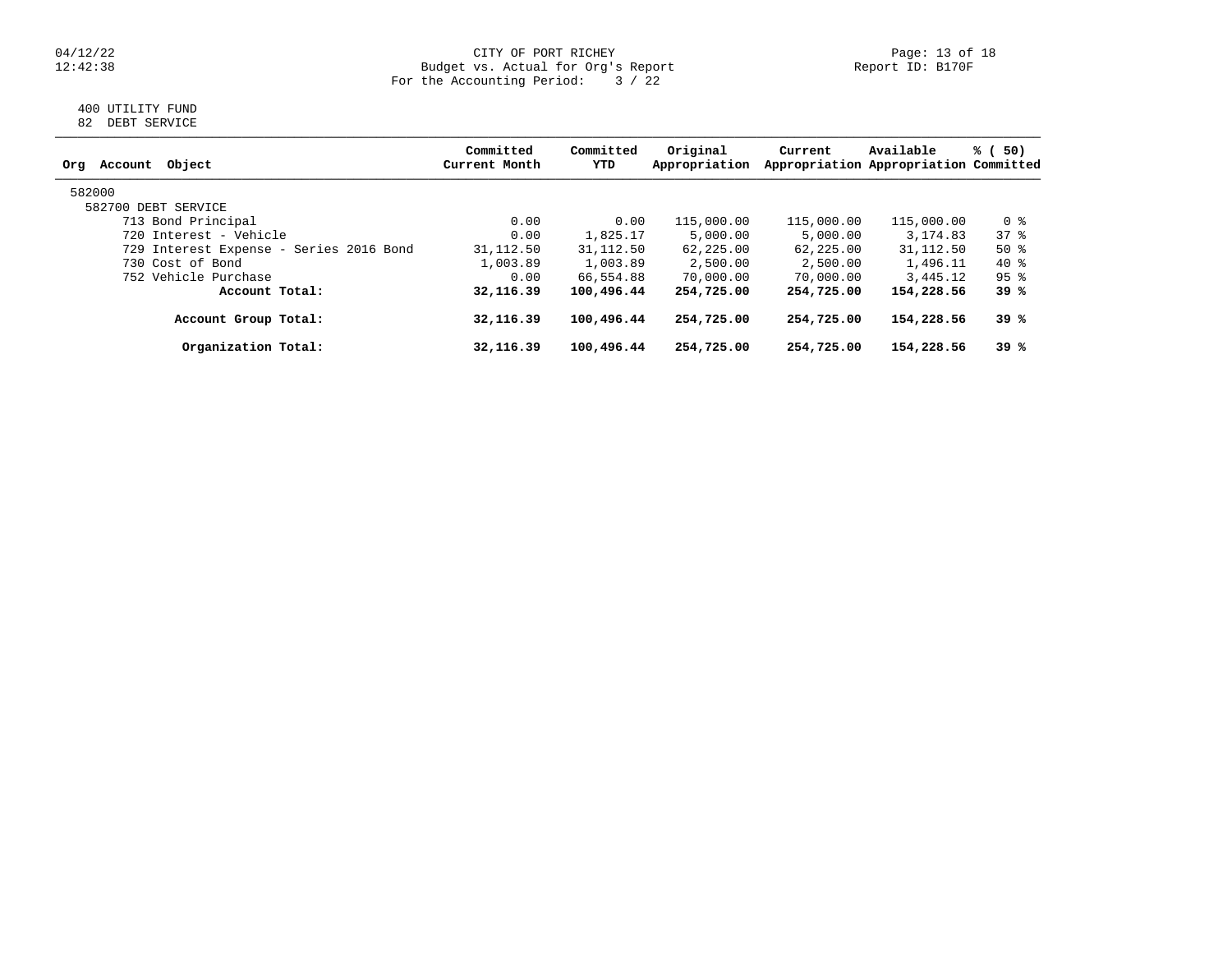### 04/12/22 CITY OF PORT RICHEY Page: 14 of 18 12:42:38 Budget vs. Actual for Org's Report Report ID: B170F For the Accounting Period: 3 / 22

# 400 UTILITY FUND

90 CONTINGENCIES

| Org | Account | Object                                    | Committed<br>Current Month | Committed<br>YTD | Original<br>Appropriation | Current    | Available<br>Appropriation Appropriation Committed | % (50)         |
|-----|---------|-------------------------------------------|----------------------------|------------------|---------------------------|------------|----------------------------------------------------|----------------|
|     | 590000  |                                           |                            |                  |                           |            |                                                    |                |
|     |         | 590900 CONTINGENCIES                      |                            |                  |                           |            |                                                    |                |
|     |         | 903 INTERFUND ALLOCATION - CITY COUNCIL   | 0.00                       | 837.61           | 2,614.00                  | 2,614.00   | 1,776.39                                           | $32$ $%$       |
|     |         | 904 INTERFUND ALLOCATION - ADMINISTRATION | 62.94                      | 1,314.14         | 3,583.00                  | 3,583.00   | 2,268.86                                           | 37%            |
|     | 905     | INTERFUND ALLOCATION - FINANCE            | 28.59                      | 7,164.33         | 11,472.00                 | 11,472.00  | 4,307.67                                           | $62$ $%$       |
|     | 909     | INTERFUND ALLOCATION - IT                 | 2,215.92                   | 12,420.38        | 25,398.00                 | 25,398.00  | 12,977.62                                          | 49 %           |
|     |         | 911 INTERFUND ALLOCATION - GENERAL        | 35,573.58                  | 276,682.08       | 434,760.00                | 434,760.00 | 158,077.92                                         | 64 %           |
|     |         | 915 INTERFUND ALLOCATION - DISPATCH       | 113.55                     | 600.16           | 1,103.00                  | 1,103.00   | 502.84                                             | $54$ $%$       |
|     |         | 916 INTERFUND ALLOCATION - PUBLIC WORKS   | 3,172.37                   | 21,847.23        | 52,500.00                 | 52,500.00  | 30,652.77                                          | 42 %           |
|     |         | 918 INTERFUND ALLOCATION - HR             | 0.00                       | 405.32           | 875.00                    | 875.00     | 469.68                                             | $46*$          |
|     |         | Account Total:                            | 41,166.95                  | 321,271.25       | 532,305.00                | 532,305.00 | 211,033.75                                         | 60%            |
|     |         | 590910 RESERVE CONTINGENCIES              |                            |                  |                           |            |                                                    |                |
|     |         | 650 Vehicles                              | 0.00                       | 0.00             | 94,518.00                 | 94,518.00  | 94,518.00                                          | 0 <sup>8</sup> |
|     |         | 990 Contingencies                         | 0.00                       | 0.00             | 200,000.00                | 200,000.00 | 200,000.00                                         | 0 <sup>8</sup> |
|     |         | Account Total:                            | 0.00                       | 0.00             | 294,518.00                | 294,518.00 | 294,518.00                                         | 0 %            |
|     |         | Account Group Total:                      | 41,166.95                  | 321,271.25       | 826,823.00                | 826,823.00 | 505,551.75                                         | 39%            |
|     |         | Organization Total:                       | 41,166.95                  | 321,271.25       | 826,823.00                | 826,823.00 | 505,551.75                                         | 39%            |
|     |         |                                           |                            |                  |                           |            |                                                    |                |

 **Fund Total: 270,195.87 1,623,228.44 4,183,644.00 4,183,644.00 2,560,415.56 39 %**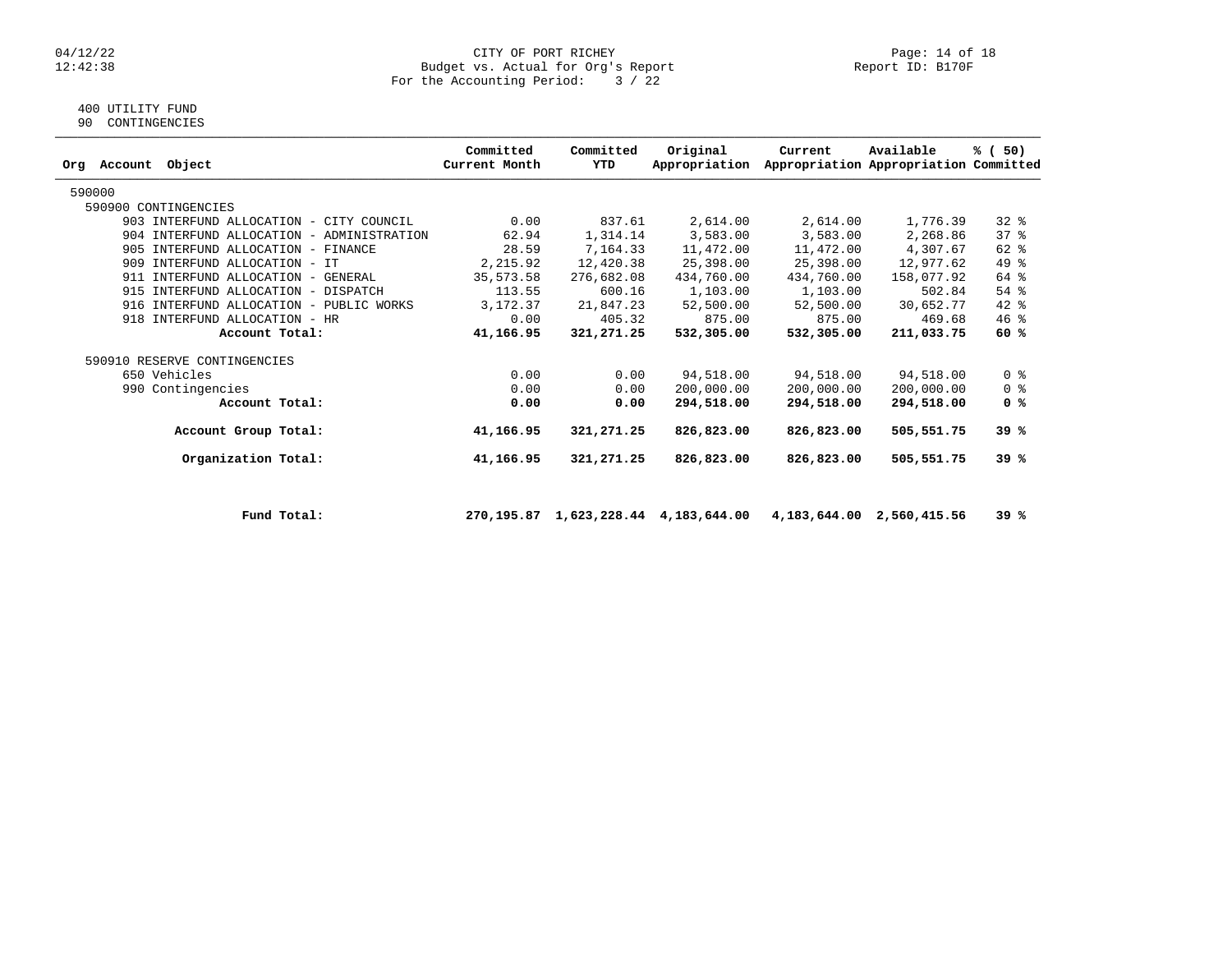### 04/12/22 CITY OF PORT RICHEY Page: 15 of 18 12:42:38 Budget vs. Actual for Org's Report Report ID: B170F For the Accounting Period: 3 / 22

## 430 WATER IMPACT FEES 30 WATER IMPACT FEES

| Object<br>Account<br>Org        | Committed<br>Current Month | Committed<br>YTD | Original<br>Appropriation | Current    | Available<br>Appropriation Appropriation Committed | % (50)         |
|---------------------------------|----------------------------|------------------|---------------------------|------------|----------------------------------------------------|----------------|
| 530000                          |                            |                  |                           |            |                                                    |                |
| 530600 Capital Outlay           |                            |                  |                           |            |                                                    |                |
| 645 New Lines/Improvements      | 18,053.62                  | 18,053.62        | 200,000.00                | 200,000.00 | 181,946.38                                         | 9 %            |
| 652 Meters for new installation | 0.00                       | 0.00             | 1.00                      | 1.00       | 1.00                                               | 0 <sup>8</sup> |
| Account Total:                  | 18,053.62                  | 18,053.62        | 200,001.00                | 200,001.00 | 181,947.38                                         | 9 %            |
| Account Group Total:            | 18,053.62                  | 18,053.62        | 200,001.00                | 200,001.00 | 181,947.38                                         | 9 %            |
| Organization Total:             | 18,053.62                  | 18,053.62        | 200,001.00                | 200,001.00 | 181,947.38                                         | 9 %            |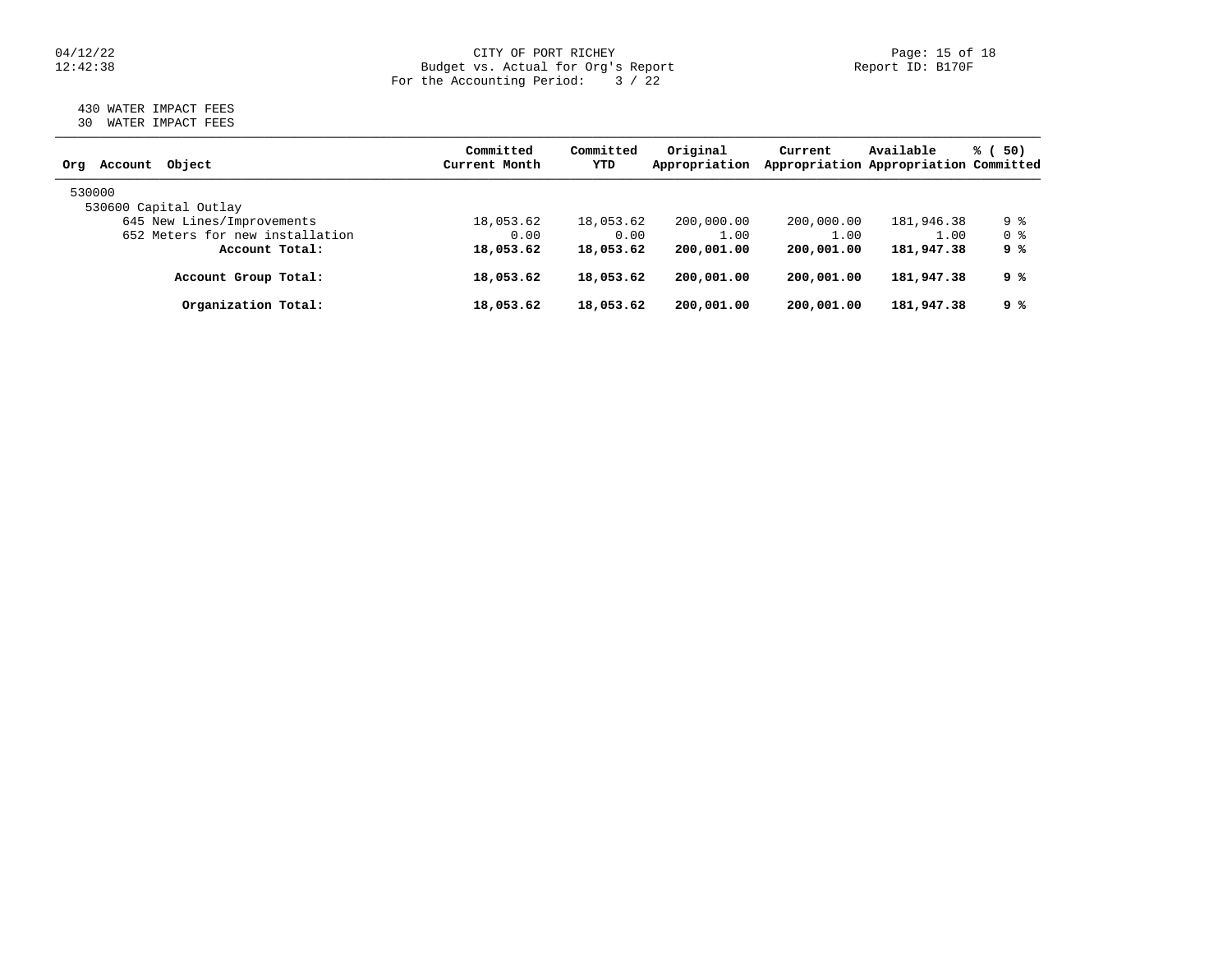# $04/12/22$  Page: 16 of 18<br>Budget vs. Actual for Org's Report Page: 16 of 18<br>Report ID: B170F Budget vs. Actual for Org's Report For the Accounting Period: 3 / 22

#### 430 WATER IMPACT FEES 90 CONTINGENCIES

| ╯ | COMITONOTICIO |  |
|---|---------------|--|
|   |               |  |

| Object<br>Account<br>Orq     | Committed<br>Current Month | Committed<br>YTD | Original<br>Appropriation | Current    | Available<br>Appropriation Appropriation Committed | % (<br>50) |
|------------------------------|----------------------------|------------------|---------------------------|------------|----------------------------------------------------|------------|
| 590000                       |                            |                  |                           |            |                                                    |            |
| 590910 RESERVE CONTINGENCIES |                            |                  |                           |            |                                                    |            |
| 990 Contingencies            | 0.00                       | 0.00             | 100,000.00                | 100,000.00 | 100,000.00                                         | 0 %        |
| Account Total:               | 0.00                       | 0.00             | 100,000.00                | 100,000.00 | 100,000.00                                         | 0 %        |
| Account Group Total:         | 0.00                       | 0.00             | 100,000.00                | 100,000.00 | 100,000.00                                         | 0 %        |
| Organization Total:          | 0.00                       | 0.00             | 100,000.00                | 100,000.00 | 100,000.00                                         | 0 %        |
|                              |                            |                  |                           |            |                                                    |            |
| Fund Total:                  | 18,053.62                  | 18,053.62        | 300,001.00                | 300,001.00 | 281,947.38                                         | 6 %        |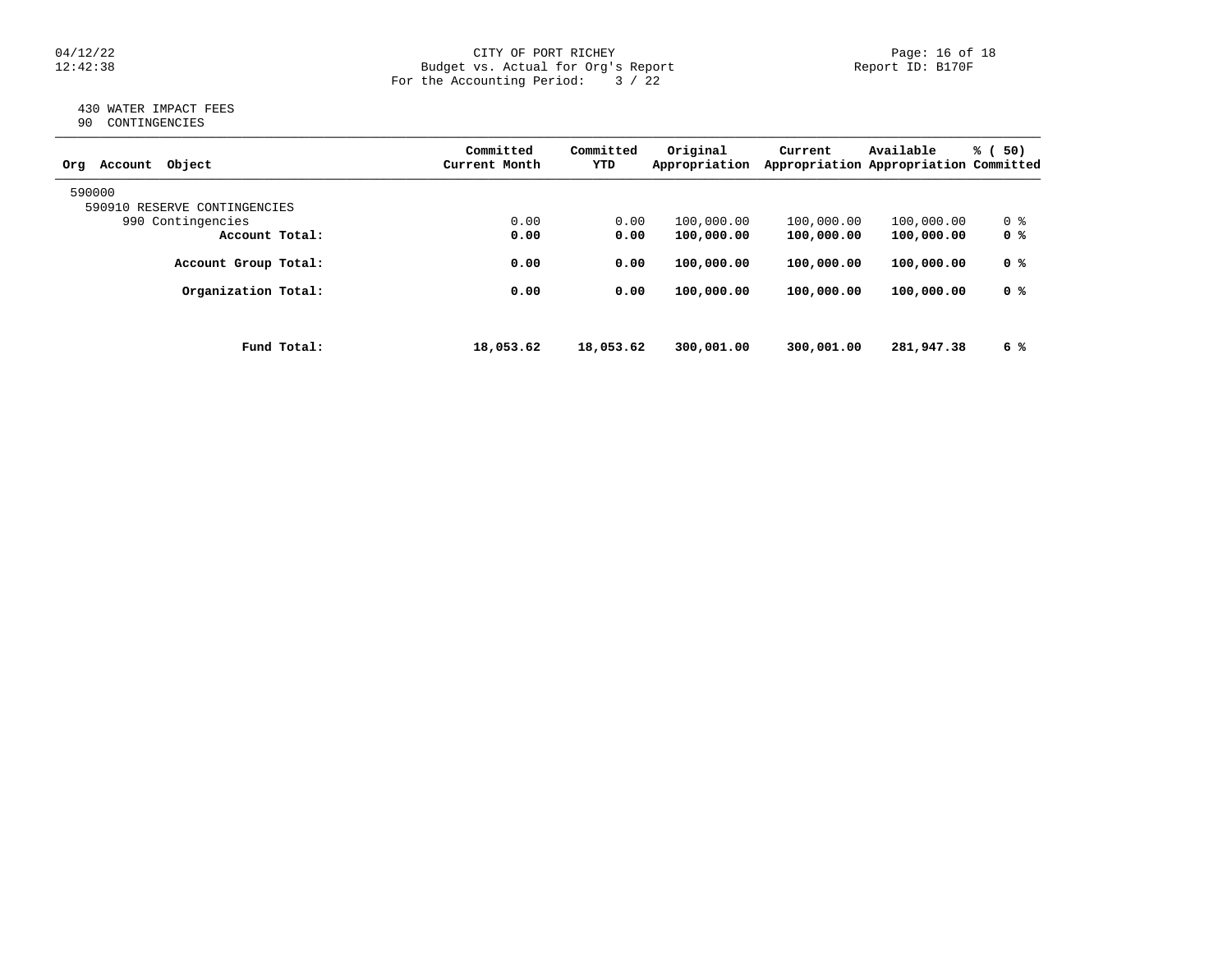### 04/12/22 CITY OF PORT RICHEY Page: 17 of 18 12:42:38 Budget vs. Actual for Org's Report Report ID: B170F For the Accounting Period: 3 / 22

## 440 SEWER IMPACT FEES 31 SEWER IMPACT FEES

| Object<br>Account<br>Orq      | Committed<br>Current Month | Committed<br>YTD | Original<br>Appropriation | Current    | Available<br>Appropriation Appropriation Committed | % (50)         |
|-------------------------------|----------------------------|------------------|---------------------------|------------|----------------------------------------------------|----------------|
| 531000                        |                            |                  |                           |            |                                                    |                |
| 531600 Capital Outlay         |                            |                  |                           |            |                                                    |                |
| 636 Lift Station Improvements | 0.00                       | 0.00             | 500,000.00                | 500,000.00 | 500,000.00                                         | 0 %            |
| Account Total:                | 0.00                       | 0.00             | 500,000,00                | 500,000.00 | 500,000.00                                         | 0 %            |
| Account Group Total:          | 0.00                       | 0.00             | 500,000,00                | 500,000,00 | 500,000.00                                         | 0 %            |
| Organization Total:           | 0.00                       | 0.00             | 500,000.00                | 500,000,00 | 500,000,00                                         | 0 <sup>8</sup> |